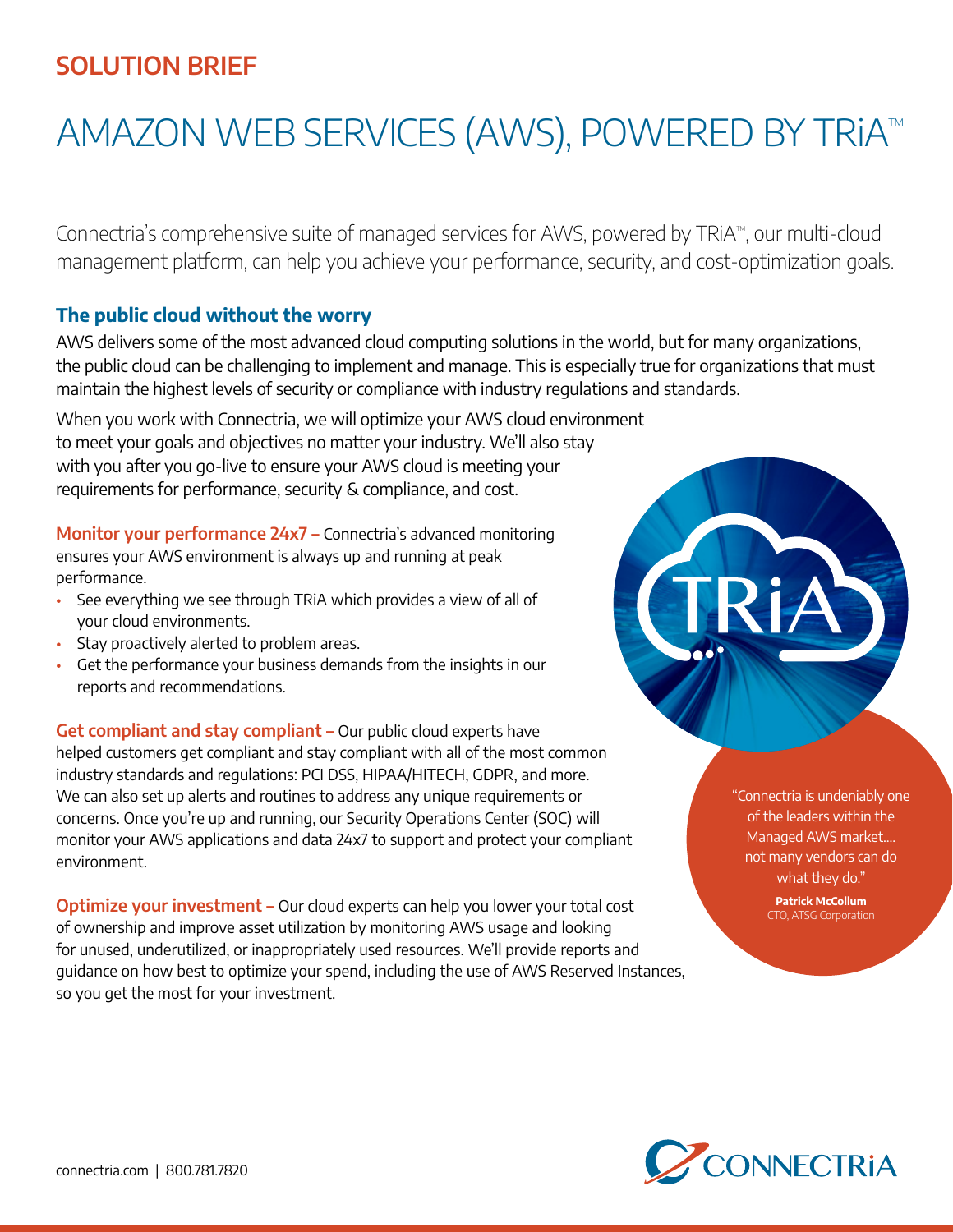# **SOLUTION BRIEF** AWS, POWERED BY TRIA

### **All of your clouds, all in one place**

If you've deployed different clouds for different workloads, the TRiA Cloud Management Platform can provide a view into of all of your cloud environments for ultimate visibility and control. With TRiA you can monitor both your public and private clouds 24x7, supporting a consistent approach to cloud policies and compliance across all environments. The TRiA Cloud Management Platform comes standard with all of our managed cloud services, including AWS.

### **Extend your IT resources**

Our cloud experts work as an extension of your IT team, focusing on time-consuming but essential administrative tasks, so you can focus on more strategic ones. With TRiA, these services and more come standard:

- 24x7 Custom Performance Monitoring & Alerts
- 24x7 Custom Restarts & Escalations
- 24x7 Technical Support & Account Management
- Virtual Private Cloud (VPC) Network Administration
- Data Backup & Restore Services
- O/S Systems Administration

### **Mitigate your security and compliance risks**

Managing security and compliance in an ever-changing landscape can be a challenge when your IT resources are stretched thin. AWS, powered by TRiA also includes a number of standard security and compliance features so you can leverage the AWS public cloud with confidence.

### **Advanced 24x7 Intrusion Protection**

- Advanced Security Information Event Management (SIEM) & Event Correlation
- Vulnerability Scanning
- Security Configuration Management & Change Control
- Real-Time Endpoint Protection (Antivirus & Host-based IPS)

### **Advanced 24x7 Security Administration**

- 24x7 Security Incident Response
- Managed AWS Firewall & VPN Support
- Multi-Factor Authentication Support
- Advanced Instance/Operating System Hardening